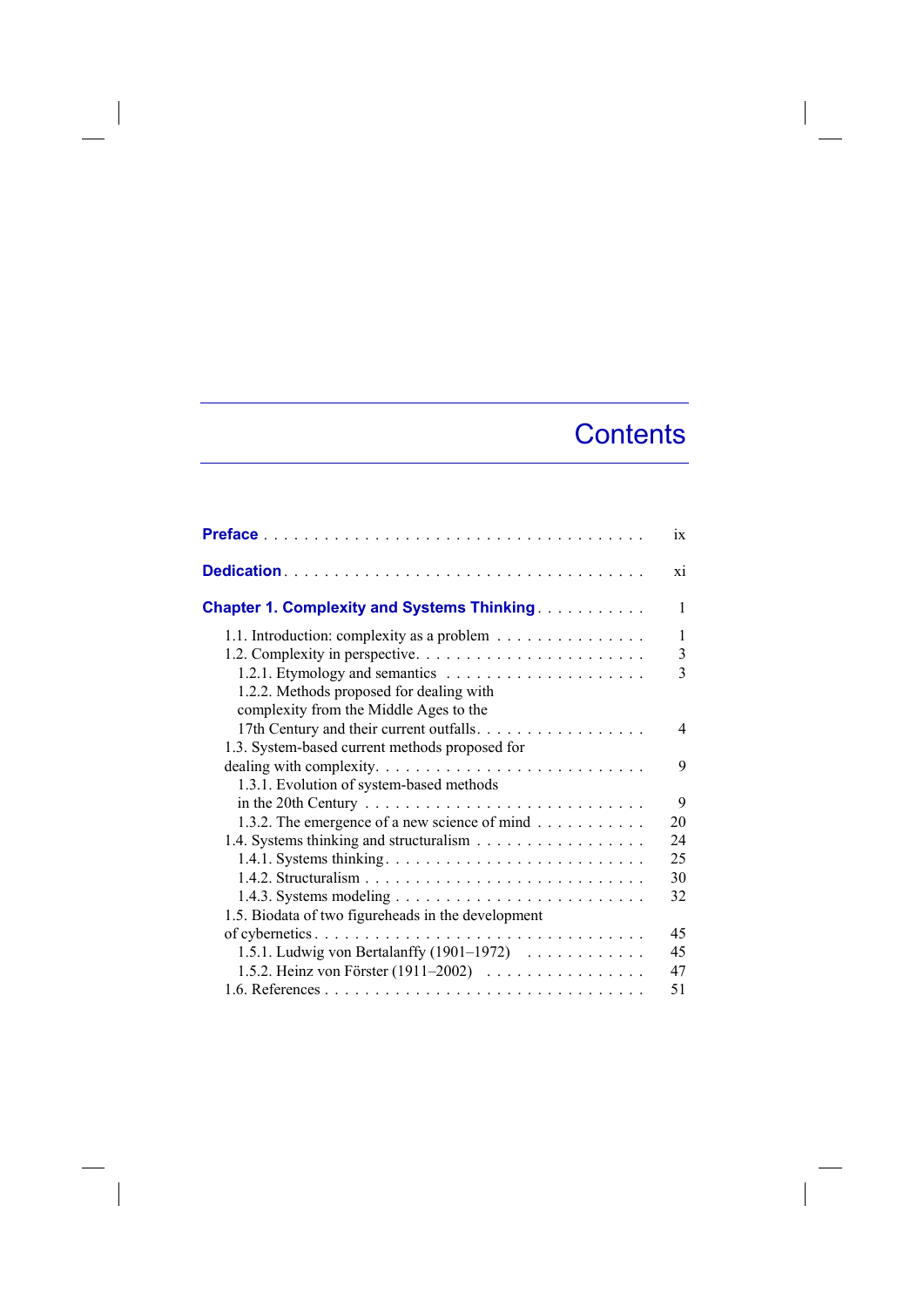| Complexity in the Natural Sciences and Operations Management<br>vi |            |
|--------------------------------------------------------------------|------------|
| <b>Chapter 2. Agent-based Modeling</b>                             |            |
|                                                                    | 55         |
|                                                                    | 55         |
| 2.2. Concept of agenthood in the technical world                   | 56         |
| 2.2.1. Some words about agents explained                           | 56         |
| 2.2.2. Some implementations of the                                 |            |
|                                                                    | 58         |
| 2.3. Concept of agenthood in the social world                      | 62         |
| 2.3.1. Cursory perspective of agenthood                            |            |
|                                                                    | 62         |
| 2.3.2. Organization as a collection of agents.                     | 67         |
| 2.4. BDI agents as models of organization agents                   | 69         |
|                                                                    | 69         |
| 2.4.2. Comments on the structural components                       |            |
|                                                                    | 72         |
|                                                                    | 86         |
|                                                                    | 86         |
|                                                                    | 86         |
| 2.5.3. Coordination by multi-agent planning                        | 87         |
|                                                                    | 92         |
| 2.7. Theories behind the organization theory                       | 94         |
| 2.7.1. Structural and functional theories                          | 95         |
| 2.7.2. Cognitive and behavioral theories                           | 96         |
| 2.7.3. Organization theory and German culture                      | 97         |
|                                                                    | 101<br>101 |
|                                                                    |            |
| 2.8.2. Behavioral complexity in group                              | 102        |
| 2.8.3. Autonomous agents and complexity in                         |            |
| organization operations: inexorable stretch                        |            |
|                                                                    | 106        |
|                                                                    | 114        |
|                                                                    |            |
| <b>Chapter 3. Complexity and Chaos</b>                             | 119        |
|                                                                    | 119        |
| 3.2. Complexity and chaos in physics and chemistry                 | 121        |
|                                                                    | 121        |
| 3.2.2. Quadratic iterator modeling the dynamic                     |            |
| behavior of animal and plant populations.                          | 127        |

3.2.3. Traces of chaotic behavior in different contexts . . . . . . . 133